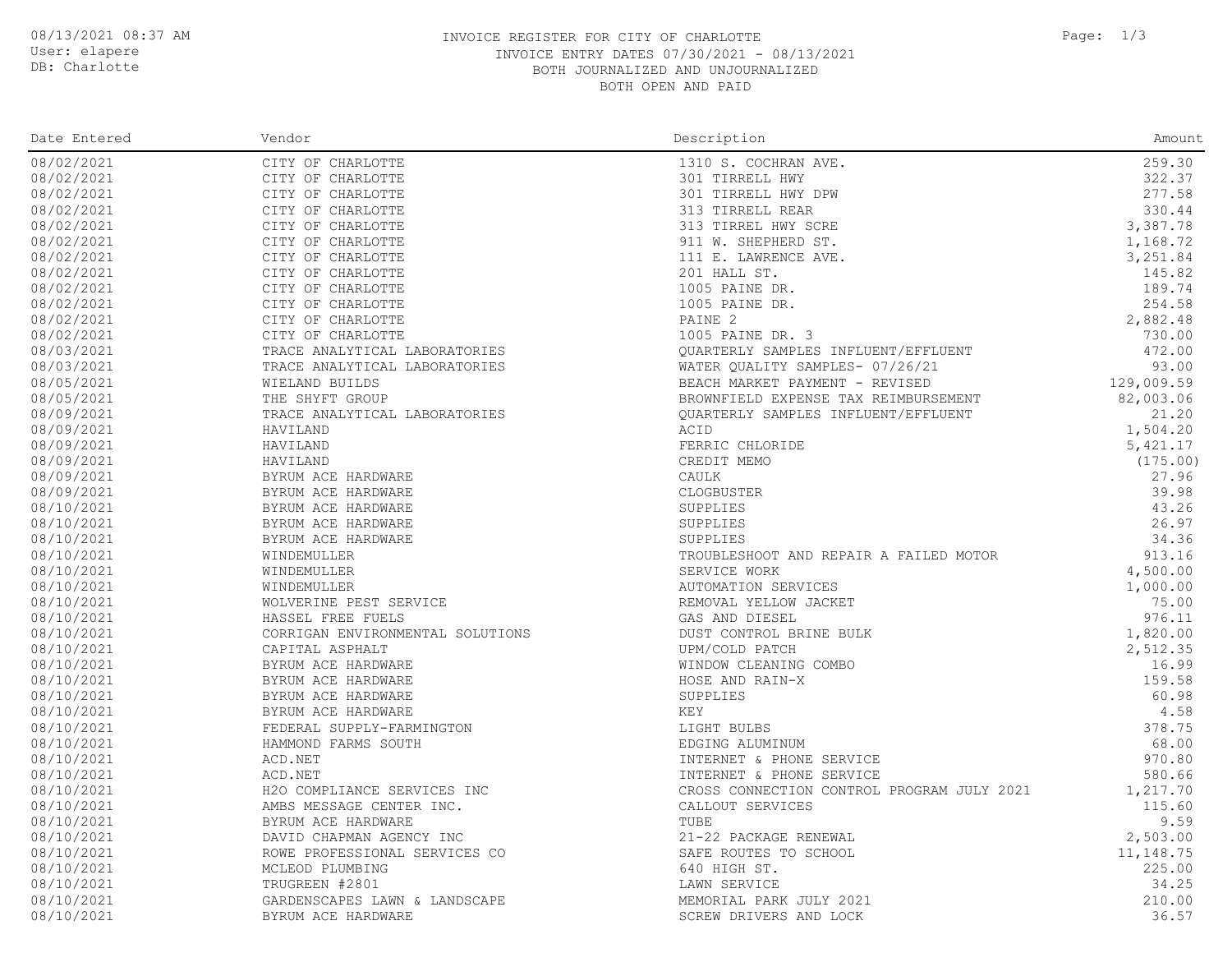User: elapere

## DB: Charlotte

#### 08/13/2021 08:37 AM **INVOICE REGISTER FOR CITY OF CHARLOTTE** Page: 2/3 INVOICE ENTRY DATES 07/30/2021 - 08/13/2021 BOTH JOURNALIZED AND UNJOURNALIZED BOTH OPEN AND PAID

| Date Entered | Vendor                          | Description                                   | Amount   |
|--------------|---------------------------------|-----------------------------------------------|----------|
| 08/10/2021   | WILLIAMS FARM MACHINERY, INC.   | SUPPLIES                                      | 134.35   |
| 08/11/2021   | ALRO STEEL CORPORATION          | STEEL                                         | 71.29    |
| 08/11/2021   | CALEDONIA FARMERS ELEVATOR      | TILE INTERNAL COUPLER                         | 3.24     |
| 08/11/2021   | CALEDONIA FARMERS ELEVATOR      | PARTS                                         | 17.38    |
| 08/11/2021   | CALEDONIA FARMERS ELEVATOR      | PARTS                                         | 149.77   |
| 08/11/2021   | KENNEDY INDUSTRIES INC.         | SERVICE ON DAY LIFT STATION                   | 909.00   |
| 08/11/2021   | KENNEDY INDUSTRIES INC.         | TRICKLING FILTER                              | 1,695.00 |
| 08/11/2021   | USA BLUE BOOK                   | RAIN GEAR                                     | 627.50   |
| 08/11/2021   | USA BLUE BOOK                   | RAIN GEAR                                     | 158.85   |
| 08/11/2021   | GRAINGER PRODUCTS               | VIBRATION ISOLATOR                            | 173.72   |
| 08/11/2021   | ELHORN ENGINEERING COMPANY      | LIQUIFIED AQUADENE                            | 3,098.00 |
| 08/11/2021   | KENDALL ELECTRIC INC.           | FUSE                                          | 41.44    |
| 08/11/2021   | USA BLUE BOOK                   | HARD HATS                                     | 113.00   |
|              |                                 |                                               |          |
| 08/11/2021   | USA BLUE BOOK                   | SUPPLIES                                      | 181.70   |
| 08/11/2021   | USA BLUE BOOK                   | HARD HATS                                     | 17.99    |
| 08/11/2021   | USA BLUE BOOK                   | PUMP REPAIR KIT                               | 83.14    |
| 08/11/2021   | CGS, INC.                       | TRAINING AND TRAVEL                           | 1,007.50 |
| 08/11/2021   | SWANSON ELECTRIC                | FURNISHED AND INSTALLED REPLACEMENT EXHAUST   | 217.00   |
| 08/11/2021   | ALRO STEEL CORPORATION          | WALL TUBING                                   | 54.26    |
| 08/11/2021   | CATHEY COMPANY                  | SUPPLIES                                      | 126.41   |
| 08/11/2021   | SHARE CORP.                     | INSECT REPELLENT                              | 263.60   |
| 08/11/2021   | ALRO STEEL CORPORATION          | SUPPLIES                                      | 75.92    |
| 08/11/2021   | ELHORN ENGINEERING COMPANY      | ACCU-TAB TABLETS                              | 3,058.40 |
| 08/11/2021   | USA BLUE BOOK                   | RAIN GEAR                                     | 196.75   |
| 08/11/2021   | USA BLUE BOOK                   | RAIN PANTS                                    | 49.63    |
| 08/11/2021   | WALKER PROCESS EQUIPMENT        | MOTOR                                         | 1,003.92 |
| 08/11/2021   | KIMBALL MIDWEST                 | SUPPLIES                                      | 748.17   |
| 08/11/2021   | CALEDONIA FARMERS ELEVATOR      | TIRE                                          | 1,743.80 |
| 08/11/2021   | WEST MICHIGAN INTERNATIONAL LLC | EXCESSIVE CORROSION AND BROKEN MOUNTING FLANG | 56.20    |
| 08/11/2021   | GALE BRIGGS, INC.               | CONCRETE                                      | 320.00   |
| 08/11/2021   | ALRO STEEL CORPORATION          | STEEL                                         | 71.29    |
| 08/11/2021   | GALE BRIGGS, INC.               | CONCRETE                                      | 172.50   |
| 08/11/2021   | GALE BRIGGS, INC.               | CONCRETE                                      | 737.50   |
| 08/11/2021   | HARMON AUTO GLASS               | WINDSHIELD                                    | 228.92   |
| 08/11/2021   | ALRO STEEL CORPORATION          | WALL TUBING                                   | 54.26    |
| 08/11/2021   | THE PARTS PLACE                 | GREASE                                        | 5.99     |
| 08/11/2021   | INTERSTATE BILLING SERVICE INC  | TOGGLE                                        | 66.98    |
| 08/11/2021   | FLEETPRIDE                      | NYLON BLACK HOSE                              | 2.66     |
|              |                                 |                                               |          |
| 08/11/2021   | WOLVERINE PEST SERVICE          | REMOVAL OF BALD FACE HORNET NEST              | 75.00    |
| 08/11/2021   | ADVANCE AUTO PARTS              | SUPPLIES                                      | 30.35    |
| 08/11/2021   | BYRUM ACE HARDWARE              | SUPPLIES                                      | 11.98    |
| 08/11/2021   | BYRUM ACE HARDWARE              | SPARK TORCH LIGHTER                           | 4.99     |
| 08/11/2021   | AMAZON CAPITAL SERVICES         | SUPPLIES                                      | 168.95   |
| 08/11/2021   | AMAZON CAPITAL SERVICES         | SUPPLIES                                      | 27.98    |
| 08/11/2021   | AMAZON CAPITAL SERVICES         | SUPPLIES                                      | 638.16   |
| 08/11/2021   | HASSEL FREE FUELS               | GAS AND DIESEL                                | 581.91   |
| 08/11/2021   | BYRUM ACE HARDWARE              | SUPPLIES                                      | 20.58    |
| 08/11/2021   | I.T. RIGHT                      | ANNUAL FEE                                    | 620.00   |
| 08/11/2021   | MCGINTY, HITCH, ET AL., P.C.    | JULY 2021 ATTORNEY FEES                       | 5,992.44 |